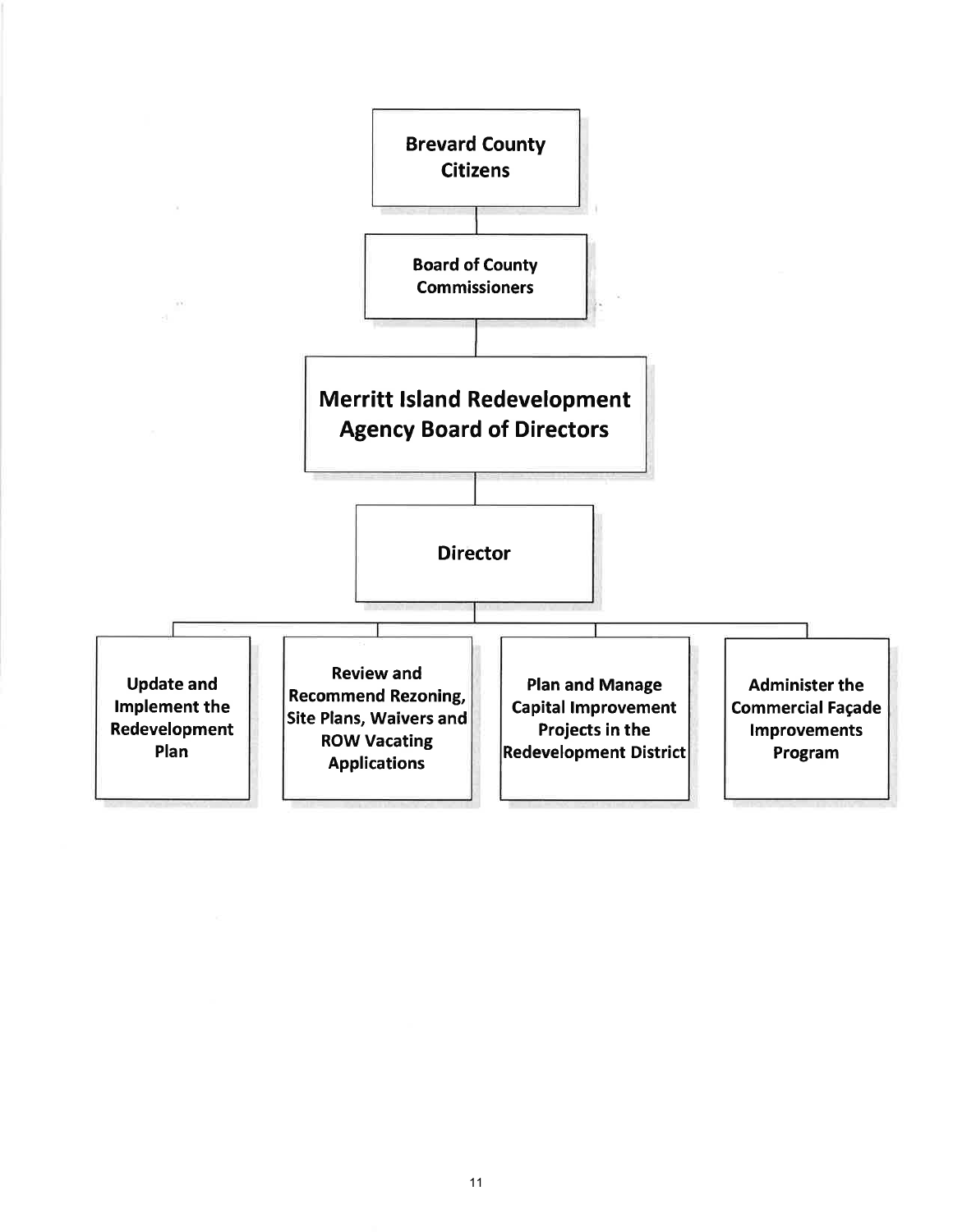

# ADOPTED BUDGET FY2018-2019 \$4,441,342

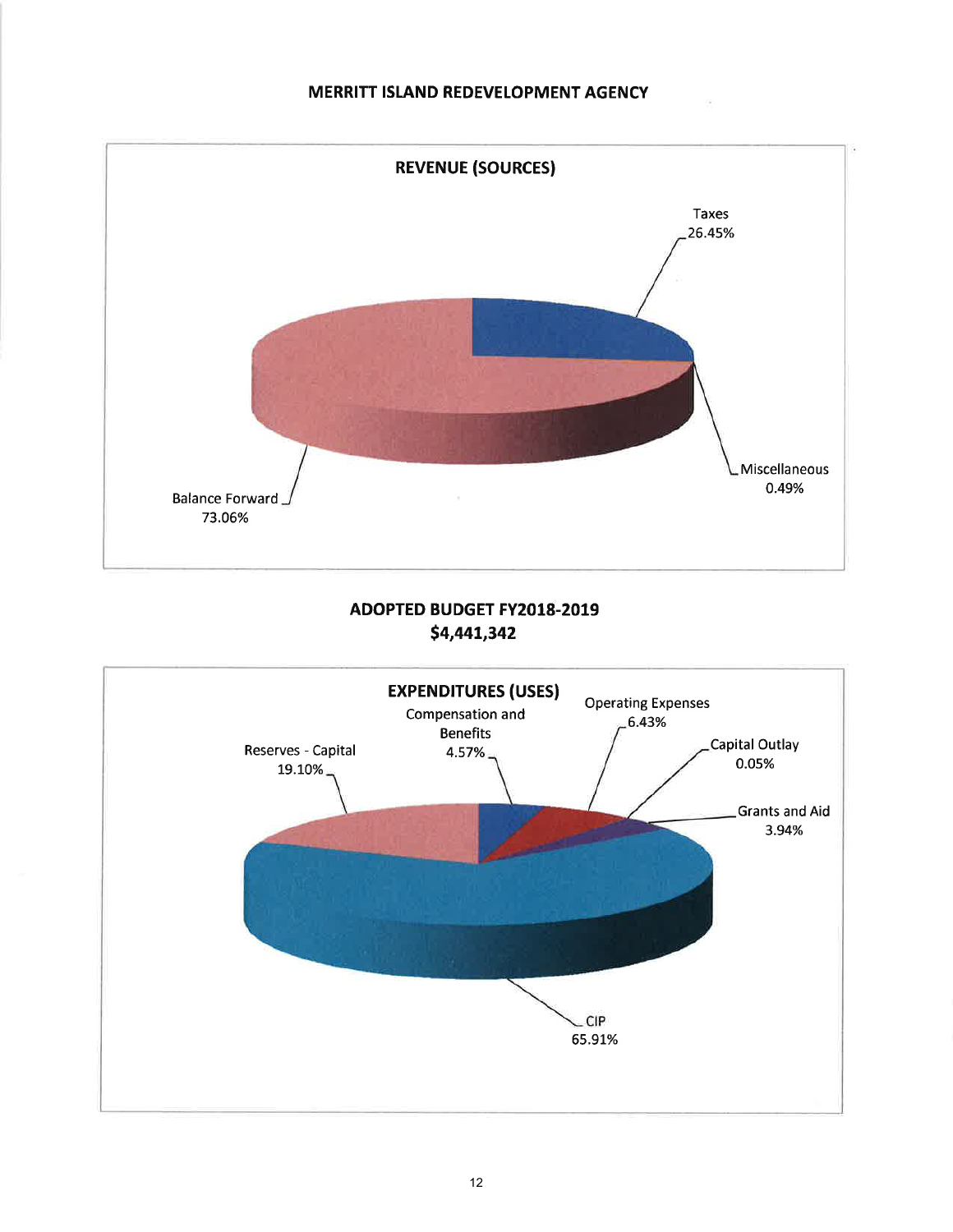### MERRITT ISLAND REDEVELOPMENT AGENCY **SUMMARY**

#### MISSION STATEMENT:

The Merritt lsland Redevelopment Agency was created by the Brevard County Commission to assist in the elimination of slum and blight, and the redevelopment of the Merritt Island business district. The goals outlined with the redevelopment plan strengthen economic and business development, revitalize public and private sector investments, and support aesthetic and cultural enhancements to improve the safety and quality of life for all citizens within the redevelopment area. The Agency is responsible for administering the Redevelopment Trust Fund established by the Brevard County Board of County Commissioners.

#### PROGRAMS AND SERVICES:

ual is pad

#### ACCOMPLISHMENTS, INITIATIVES, TRENDS AND ISSUES AND SERVICE LEVEL IMPACTS:

#### MERRITT ISLAND REDEVELOPMENT AGENCY

#### Accomplishments:

- Hired a new Executive Director under the direction of the Merritt Island Redevelopment Agency (MIRA) Board of **Directors**
- Developed a comprehensive work plan and prioritized project list for the next five years in accordance with goals established in the MIRA Redevelopment Plan
- **Funded redevelopment of existing properties utilizing the Commercial Façade Grant Program**
- Successfully completed land development/zoning reviews to maintain consistency in the redevelopment area
- Participated in the SR3 Corridor Improvement Study to establish a long-term plan for future transportation needs
- o Designed a new brochure for the Commercial Fagade lmprovement Program Grant utilizing MIRA's talented volunteer pool
- Revised Commercial Façade Improvement Program Grant policies and procedures
- Completed economic impact study
- Created Veteran's Park over-sight committee
- . Established a process for final review of site plans prior to final approval
- **Hired a Special Projects Coordinator IV**

#### lnitiatives:

- Continue to work on the prioritized Capital lmprovement Plan and long range work plan for redevelopment and economic growth a
- lncrease public awareness for the Commercial Fagade Grant Program to remove slum and blight areas a

#### Trends ond lssues:

ln support of the Merritt lsland Redevelopment Agency's mission, and the adopted redevelopment master plan, the Agency is currently involved in a number of planned projects including:

- o An expanded study of redevelopment/mixed-use zoning to promote reinvestment and incentives for the use of the Regional Stormwater Pond within the Merritt lsland Mall Overlay District and the Central Commercial Core
- Partnering with the FDOT for improvements to S.R. 520 in accordance with results from the FDOT Corridor Study
- Involvement in construction for the Cone Road Ditch Piping and Sewer Project.
- o Maintenance of grants and alternative funding for water quality improvement projects including Cone Road Septic Phase Out and Regional Stormwater incentives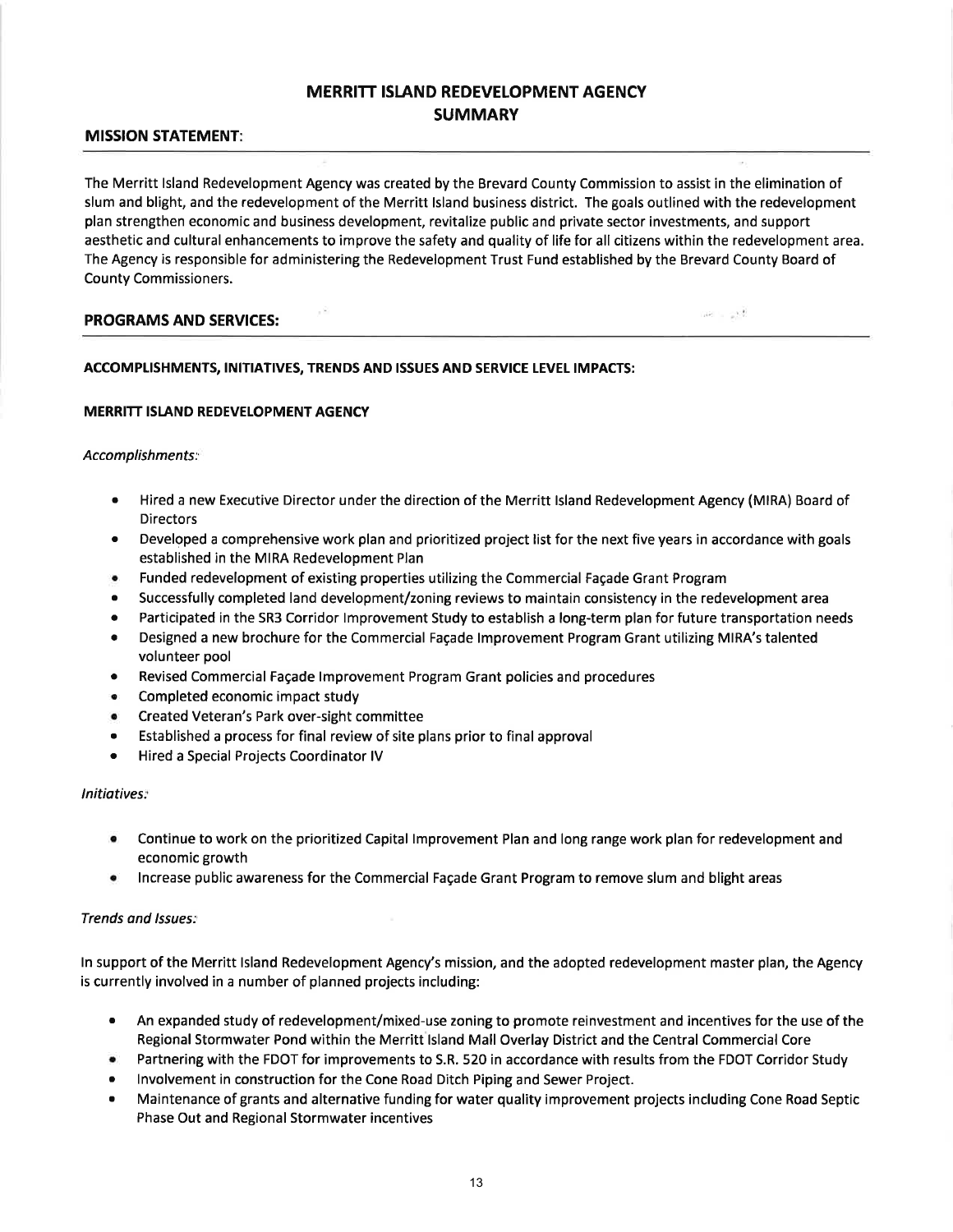## MERRITT ISLAND REDEVELOPMENT AGENCY **SUMMARY**

 $\bar{\epsilon}$ 

 $\mathbf{R}^{\mathrm{c}}$ 

 $\sim 10^{-1}$ 

Service Level Impacts:

 $\chi$ 

 $N/A$ 

 $\sim$ 

 $\mathcal{L}^{\text{c}}$  .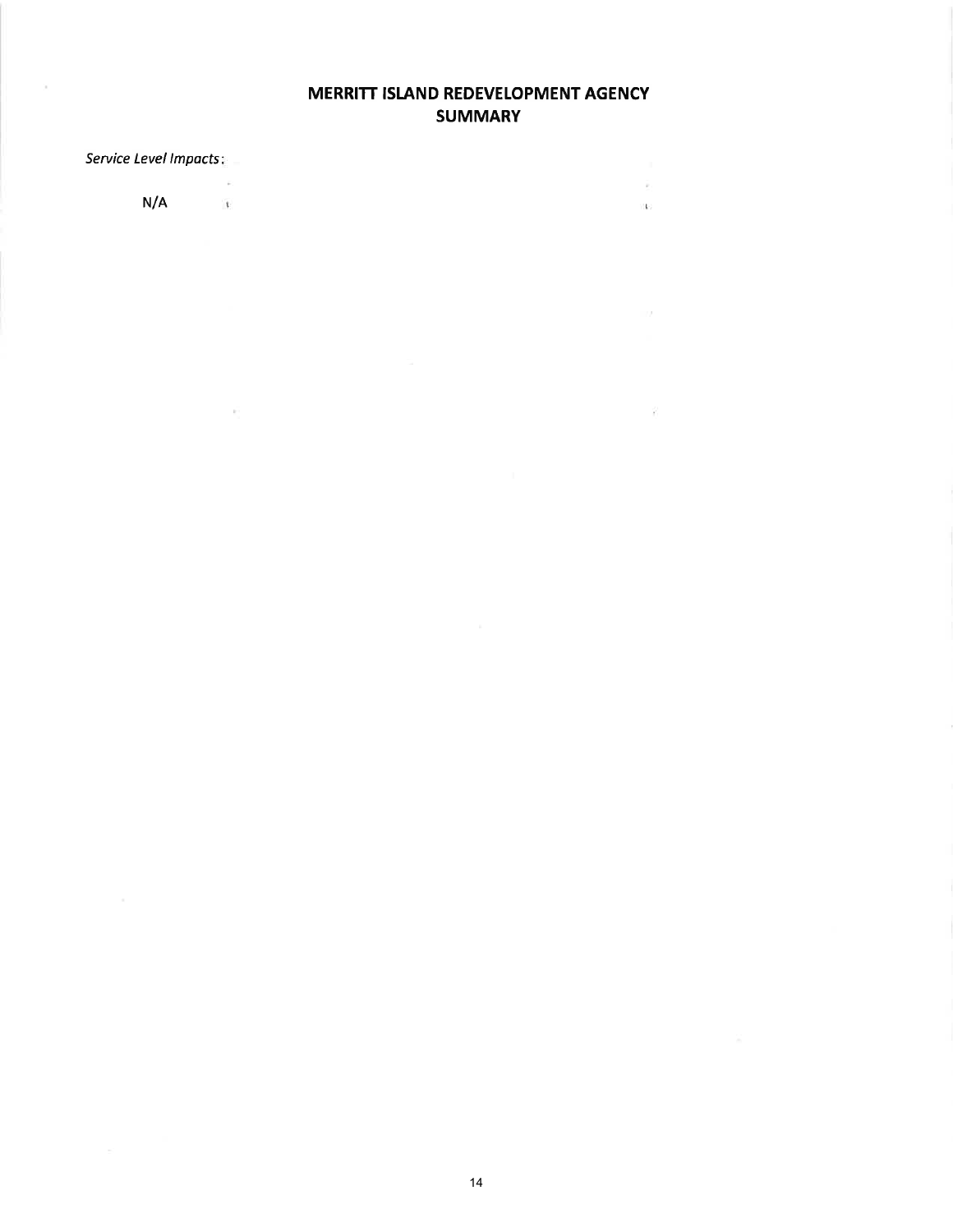#### MERRITT ISLAND REDEVELOPMENT AGENCY: DEPARTMENT SUMMARY

#### **PROGRAM REVENUES AND EXPENDITURES**

|                                   |               | <b>Current</b>  | <b>Adopted</b> |                   |           |
|-----------------------------------|---------------|-----------------|----------------|-------------------|-----------|
|                                   | <b>Actual</b> | <b>Budget</b>   | <b>Budget</b>  |                   | $\%$      |
|                                   | FY2016-2017   | FY2017-2018     | FY2018-2019    | <b>Difference</b> | (Inc)/Dec |
|                                   |               |                 |                |                   |           |
| <b>REVENUES:</b>                  |               |                 |                |                   |           |
| Taxes                             | \$1,058,244   | \$1,081,935     | \$1,236,665    | \$154,730         | 14.30%    |
| Permits, Fees & Spec. Assess.     | \$0           | \$0             | \$0            | \$0               | 0.00%     |
| Intergovernmental                 | \$37,433      | \$0             | \$0            | \$0               | 0.00%     |
| <b>Charges for Services</b>       | \$0           | \$0             | \$0            | \$0               | 0.00%     |
| Fines and Forfeits                | \$0           | \$0             | \$0            | \$0               | 0.00%     |
| Miscellaneous                     | \$31,973      | \$20,000        | \$23,000       | \$3,000           | 15.00%    |
| <b>Statutory Reduction</b>        | \$0           | ( \$55,097)     | (562,983)      | (57,886)          | 14.31%    |
| <b>Operating Revenues</b>         | \$1,127,650   | \$1,046,838     | \$1,196,682    | \$149,844         | 14.31%    |
| Balance Forward                   | \$2,414,454   | \$1,367,330     | \$3,244,660    | \$1,877,330       | 137.30%   |
| Transfers - General Revenue       | \$0           | \$0             | \$0            | \$0               | 0.00%     |
| Transfers - Other                 | \$0           | \$0             | \$0            | \$0               | 0.00%     |
| Other Finance Source              | \$0           | \$0             | \$0            | \$0               | 0.00%     |
| <b>Non-Operating Revenues</b>     | \$2,414,454   | \$1,367,330     | \$3,244,660    | \$1,877,330       | 137.30%   |
| <b>TOTAL REVENUES</b>             | \$3,542,104   | \$2,414,168     | \$4,441,342    | \$2,027,174       | 83.97%    |
|                                   |               |                 |                |                   |           |
| <b>EXPENDITURES</b>               |               |                 |                |                   |           |
| Compensation and Benefits         | \$94,874      | \$171,212       | \$203,087      | \$31,875          | 18.62%    |
| <b>Operating Expenses</b>         | \$182,041     | \$215,626       | \$285,561      | \$69,935          | 32.43%    |
| Capital Outlay                    | \$0           | \$0             | \$2,000        | \$2,000           | 0.00%     |
| <b>Grants and Aid</b>             | \$1,712,433   | \$150,000       | \$175,000      | \$25,000          | 16.67%    |
| <b>Operating Expenditures</b>     | \$1,989,348   | \$536,838       | \$665,648      | \$128,810         | 23.99%    |
| <b>CIP</b>                        |               |                 |                |                   | 55.93%    |
|                                   | \$185,426     | \$1,877,330     | \$2,927,330    | \$1,050,000       |           |
| <b>Debt Service</b>               | \$0           | \$0             | \$0            | \$0               | 0.00%     |
| <b>Reserves-Operating</b>         | \$0           | \$0             | \$0            | \$0               | 0.00%     |
| Reserves - Capital                | \$0           | \$0             | \$848,364      | \$848,364         | 0.00%     |
| Reserves - Restricted             | \$0           | 50 <sub>2</sub> | \$0            | \$0               | റ ററ%ി    |
| <b>Transfers</b>                  | \$0           | \$0             | \$0            | \$0               | 0.00%     |
| <b>Non-Operating Expenditures</b> | \$185,426     | \$1,877,330     | \$3,775,694    | \$1,898,364       | 101.12%   |
| <b>TOTAL EXPENDITURES</b>         | \$2,174,774   | \$2,414,168     | \$4,441,342    | \$2,027,174       | 83.97%    |
| PERSONNEL:                        |               |                 |                |                   |           |
| Full-time positions               | 2.00          | 2.00            | 2.00           | 0.00              | 0.00%     |
| <b>Part-time Positions</b>        | 0.00          | 0.00            | 0.00           | 0.00              | 0.00%     |
| Full-time Equivalent              | 2.00          | 2.00            | 2.00           | 0.00              | 0.00%     |
| <b>Temporary FTE</b>              | 0.00          | 0.25            | 0.25           | 0.00              | 0.00%     |
| Seasonal FTE                      | 0.00          | 0.00            | 0.00           | 0.00              | 0.00%     |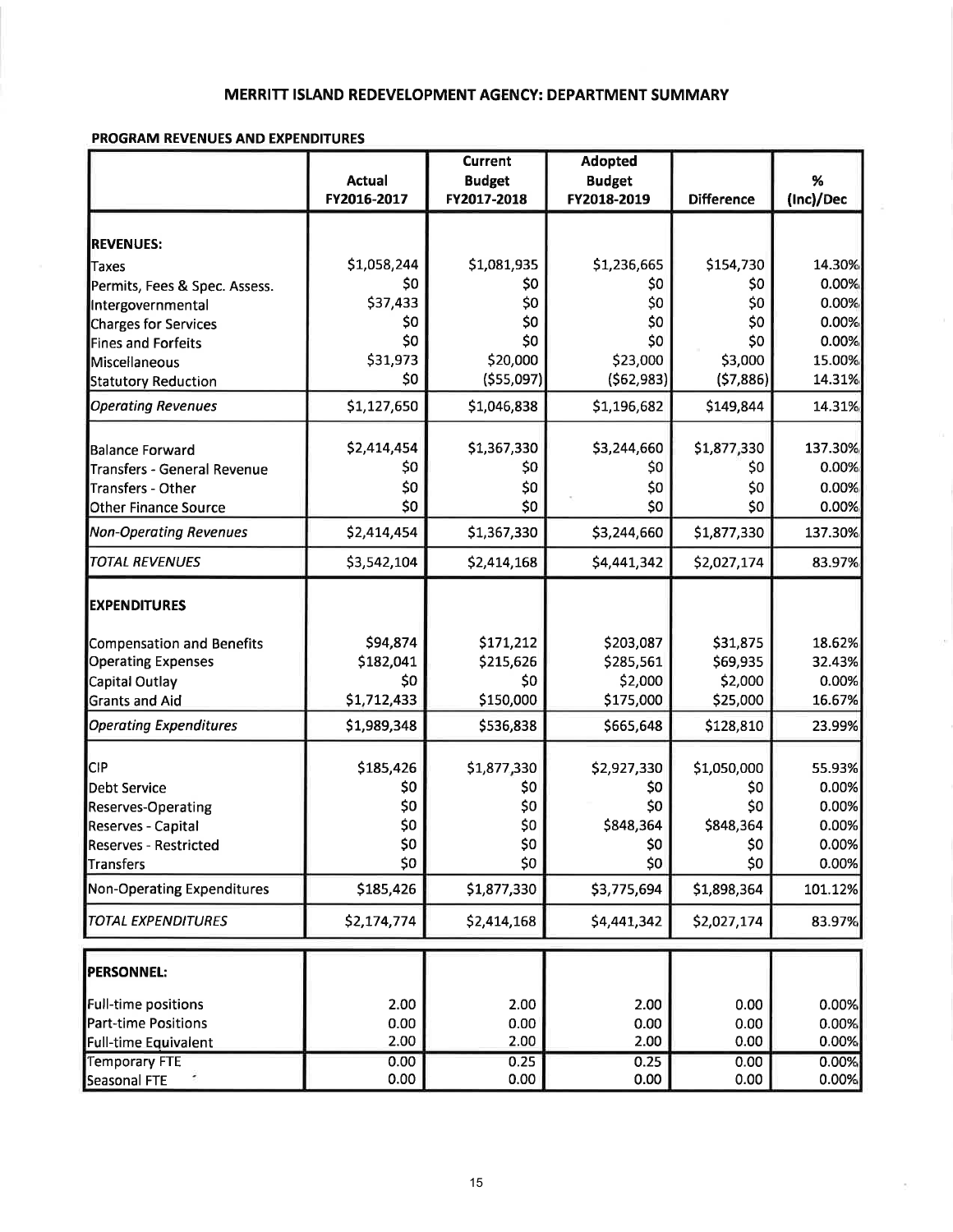# MERRITT ISLAND REDEVELOPMENT AGENCY: BUDGET VARIANCES

| <b>REVENUES</b>                    | <b>VARIANCE</b> | <b>% VARIANCE</b> | <b>EXPLANATION</b>                                                                  |
|------------------------------------|-----------------|-------------------|-------------------------------------------------------------------------------------|
| Taxes                              | \$154,730       | 14.30%            | Due to an increase in taxable property value in the<br>community redevelopment area |
| Permits, Fees & Spec. Assess.      | \$0             | 0.00%             |                                                                                     |
| Intergovernmental                  | \$0             | 0.00%             |                                                                                     |
| <b>Charges for Services</b>        | \$0             | 0.00%             |                                                                                     |
| <b>Fines and Forfeits</b>          | \$0             | 0.00%             |                                                                                     |
| Miscellaneous                      | \$3,000         | 15.00%            | Reflective of the anticipated Interest Earnings in FY<br>2018-2019                  |
| <b>Statutory Reduction</b>         | (57,886)        | 14.31%            | Corresponds to the increase in Operating Revenue                                    |
| <b>Balance Forward</b>             | \$1,877,330     | 137.30%           | Associated with projects that were not completed in FY<br>2017-2018                 |
| <b>Transfers - General Revenue</b> | \$0             | 0.00%             |                                                                                     |
| Transfers - Other                  | \$0             | 0.00%             |                                                                                     |
| <b>Other Finance Source</b>        | \$0             | 0.00%             |                                                                                     |

 $\sim 10$ 

 $\sim 100$ 

 $\omega$ 

 $\overline{\alpha}$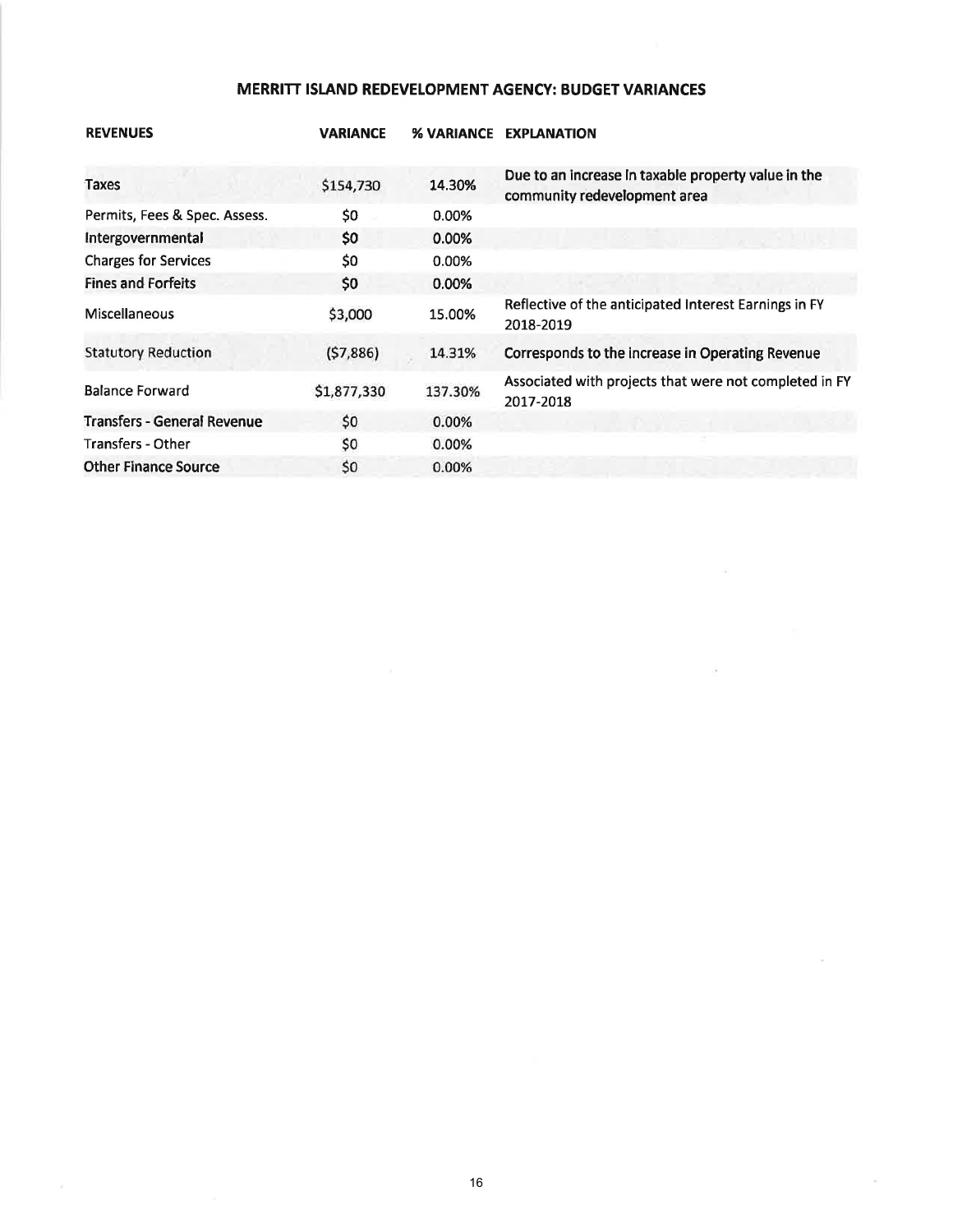## MERRITT ISLAND REDEVELOPMENT AGENCY: BUDGET VARIANCES

| <b>EXPENDITURES</b>              | <b>VARIANCE</b> |        | <b>% VARIANCE EXPLANATION</b>                                                                                                                                 |
|----------------------------------|-----------------|--------|---------------------------------------------------------------------------------------------------------------------------------------------------------------|
| <b>Compensation and Benefits</b> | \$31,875        | 18.62% | Associated the part-time position added in FY 2018-<br>2019 as well as Cost of Living and FRS rate increases                                                  |
| <b>Operating Expenses</b>        | \$69,935        | 32.43% | Primarily due to an increase in Professional Services for<br>consulting/engineering services and a slight increase in<br>Membership Dues and internal charges |
| <b>Capital Outlay</b>            | \$2,000         | 0.00%  | Associated with Capital Outlay needs in FY 2018-2019                                                                                                          |
| <b>Grants and Aid</b>            | \$25,000        | 16.67% | Associated with the increase in façade grants in FY<br>2018-2019                                                                                              |
| <b>CIP</b>                       | \$1,050,000     | 55.93% | Associated with capital improvement projects in FY<br>2018-2019                                                                                               |
| <b>Debt Service</b>              | \$0             | 0.00%  |                                                                                                                                                               |
| <b>Reserves-Operating</b>        | \$0             | 0.00%  |                                                                                                                                                               |
| Reserves - Capital               | \$848,364       | 0.00%  | Associated with future capital improvement projects                                                                                                           |
| <b>Reserves - Restricted</b>     | \$0             | 0.00%  |                                                                                                                                                               |
| <b>Transfers</b>                 | \$0             | 0.00%  |                                                                                                                                                               |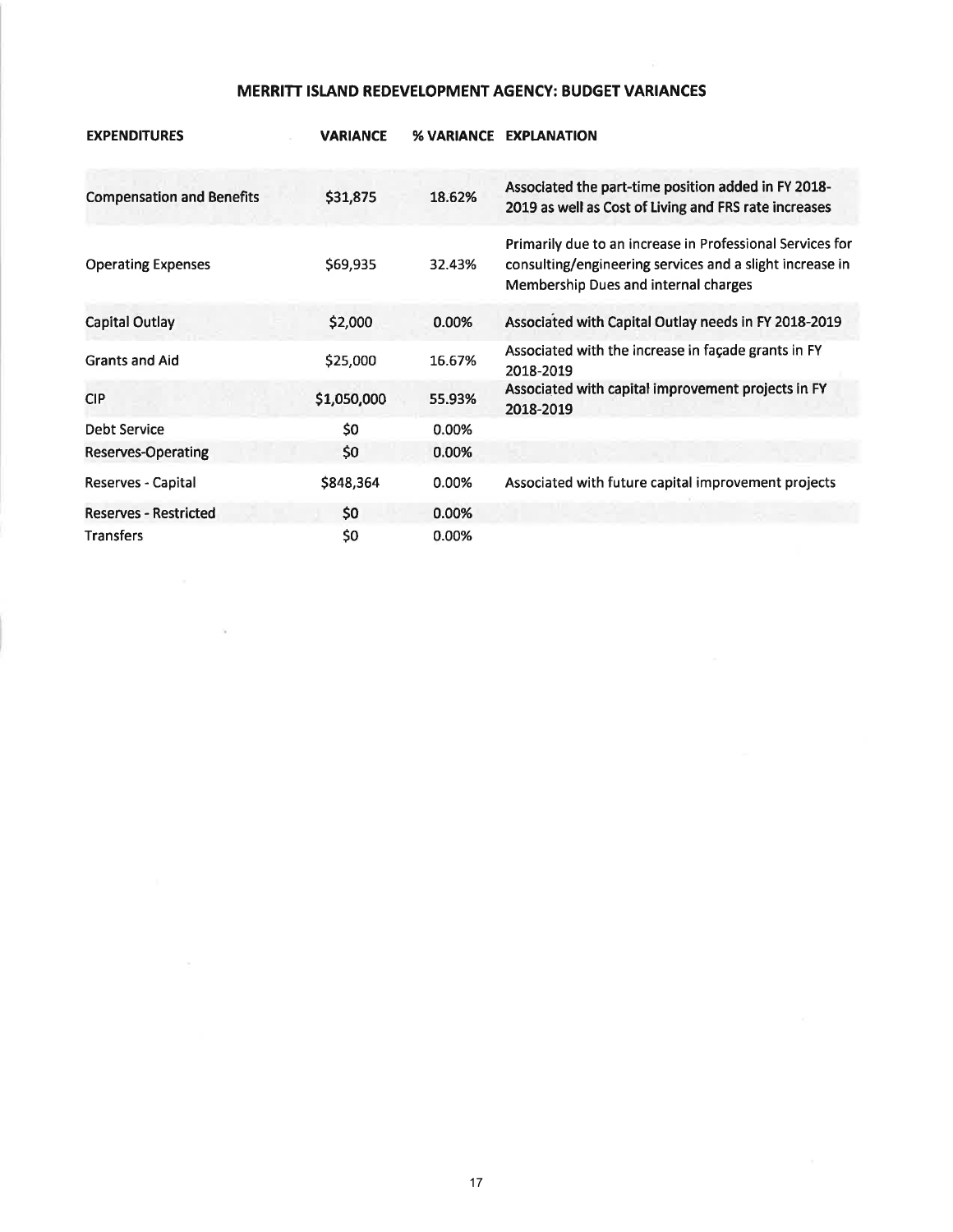# MERRITT ISIAND REDEVELOPMENT AGENCY CAPITAL OUTLAY SUMMARY<sup>1</sup>

| <b>DESCRIPTION</b>                         | <b>QUANTITY</b> | UNIT COST | <b>FUNDING</b><br><b>SOURCE</b> | <b>TOTAL COST</b> |
|--------------------------------------------|-----------------|-----------|---------------------------------|-------------------|
| <b>MERRITT ISLAND REDEVELOPMENT AGENCY</b> |                 |           |                                 |                   |
| <b>Office Furniture</b>                    | TBD             | \$2,000   | <b>Incremental Taxes</b>        | \$2,000           |
| <b>TOTAL FOR DEPARTMENT:</b>               |                 |           |                                 | \$2,000           |

l) Equipment with a value in excess of\$1,000 (computers \$750). Approved items may be purchased using existing Public Ssctor Purchasing Cooperative contracts awarded through full and open competition when in the best interest of the County.

G)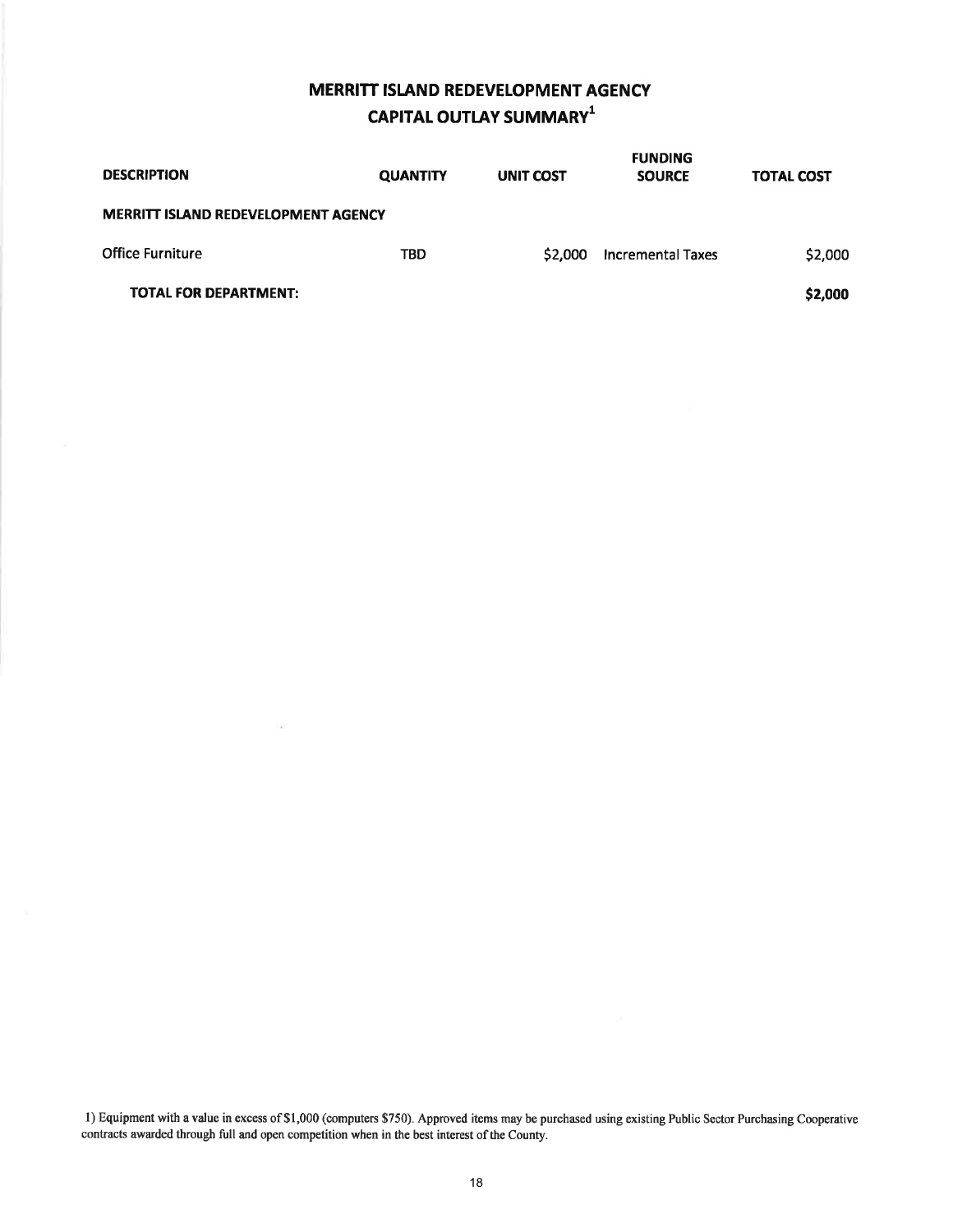# MERRITT ISLAND REDEVELOPMENT AGENCY CAPITAL IMPROVEMENTS PROGRAM

| <b>DESCRIPTION</b>                          | <b>FUNDING SOURCE</b>    | <b>TOTAL COST</b> |
|---------------------------------------------|--------------------------|-------------------|
| <b>MERRITT ISLAND REDEVELOPMENT AGENCY:</b> |                          |                   |
| <b>Bus Shelters</b>                         | <b>Incremental Taxes</b> | \$120,000         |
| Cone Road Infrastructure                    | Incremental Taxes        | \$845,000         |
| Griffis Landing                             | <b>Incremental Taxes</b> | \$535,000         |
| North 520 Stormwater                        | <b>Incremental Taxes</b> | \$300,000         |
| <b>Sykes Creek Complete Streets</b>         | <b>Incremental Taxes</b> | \$60,000          |
| <b>Veterans Park Improvements</b>           | <b>Incremental Taxes</b> | \$1,067,330       |

TOTAL FUNDED FOR DEPARTMENT:

52,927,93o

 $\gamma_{\vec{k}}$ 

 $\sim$